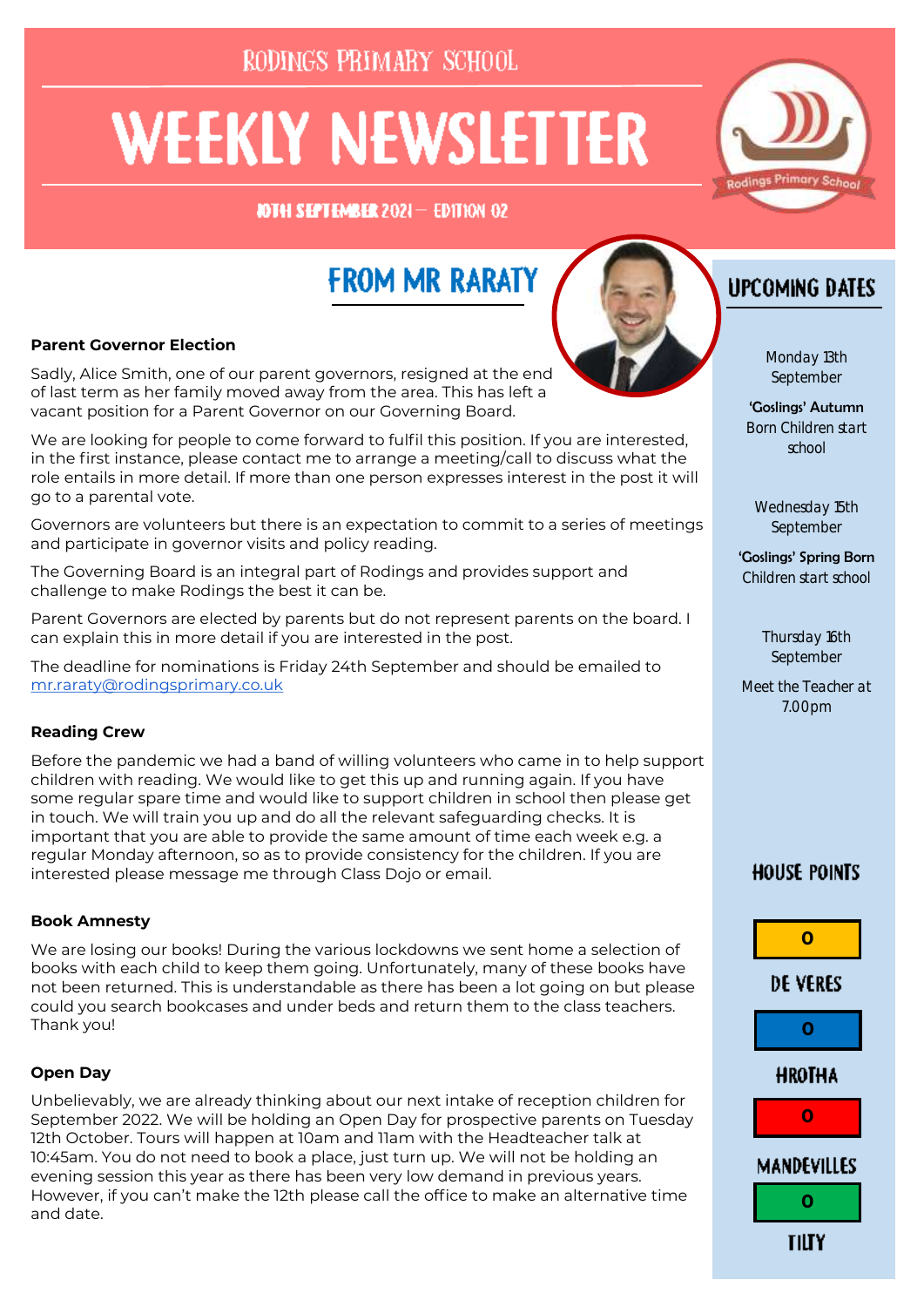#### **Gardening Volunteers**

After many delays due to the pandemic, the Dunmow Roundtable will finally be refurbishing our allotment site on Saturday 18th September. We have also been very lucky to have secured a grant from Uttlesford Council and the parish councils to create a sensory/mindfulness garden. I am looking for a group of volunteers to come and help with this project on Saturday 18th. It will involve some heavy digging, pruning and planting of the new garden. If you are available to help please email me at [mr.raraty@rodingsprimary.co.uk.](mailto:mr.raraty@rodingsprimary.co.uk) There will be plenty of tea and we will provide lunch. I'm afraid no children can be on site when this project is taking place. We will get the children involved in a different way.

#### **Meet the Teacher - Thursday 16th September 7pm**

I'm pleased to say that we will be able to hold our Meet the Teacher session in school this year. This is an opportunity to briefly meet the new class teachers and ask questions about the day to day running of the class and the curriculum. The schedule for the evening will be:

7pm: Meet in the school hall to hear about Challenge Booklets and the curriculum

7:15pm: First session with the teacher (youngest child)

7:35pm: Swap over

7:40pm: Second session with the teacher (oldest sibling)

Each session is 20 minutes. We will also be running a video link for those people that would not prefer to have a face to face session. These will be sent out by class teachers nearer the time through Class Dojo.

It will be lovely to see you all!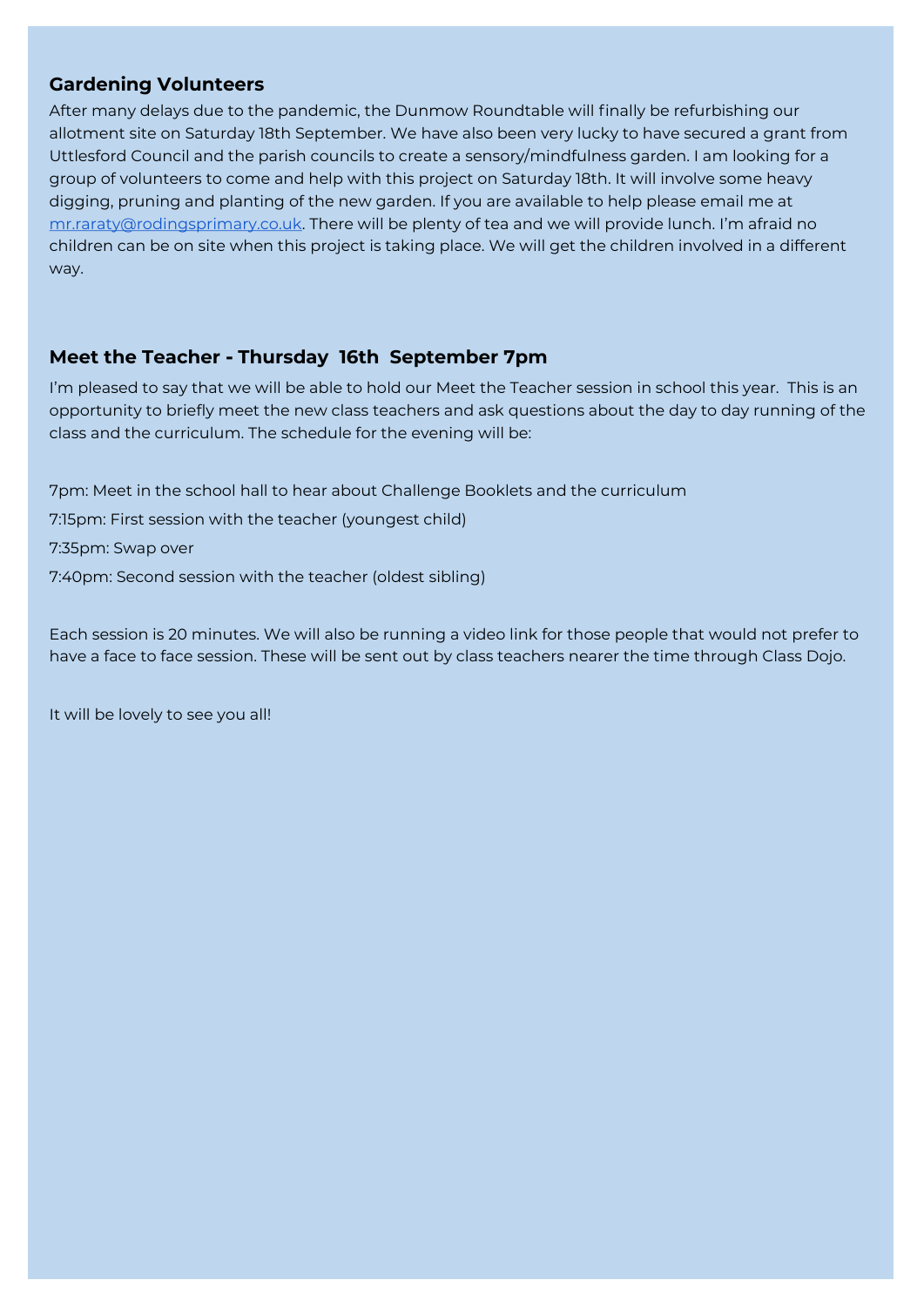## **RODINGS STARS**

**We were so proud of Rhalou and Isla at the weekend. Inspired by the fundraising by the Rodings School they decided to put on a garden fete for family and neighbours to raise money for Beauchamp Roding church. They typed and decorated invites, planned and created things for the stalls, games and activities and arranged a raffle asking family to donate prizes. They raised an amazing £145. Well done girls!**







**Rosie had her last ever Brownies this week and she was awarded the Brownie Gold award- the highest achievement you can get in Brownies, and badge number 53 to sew on her hoodie!! She has worked so hard for this, we are so proud of her. She starts Guides on Friday! Well done Rosie!**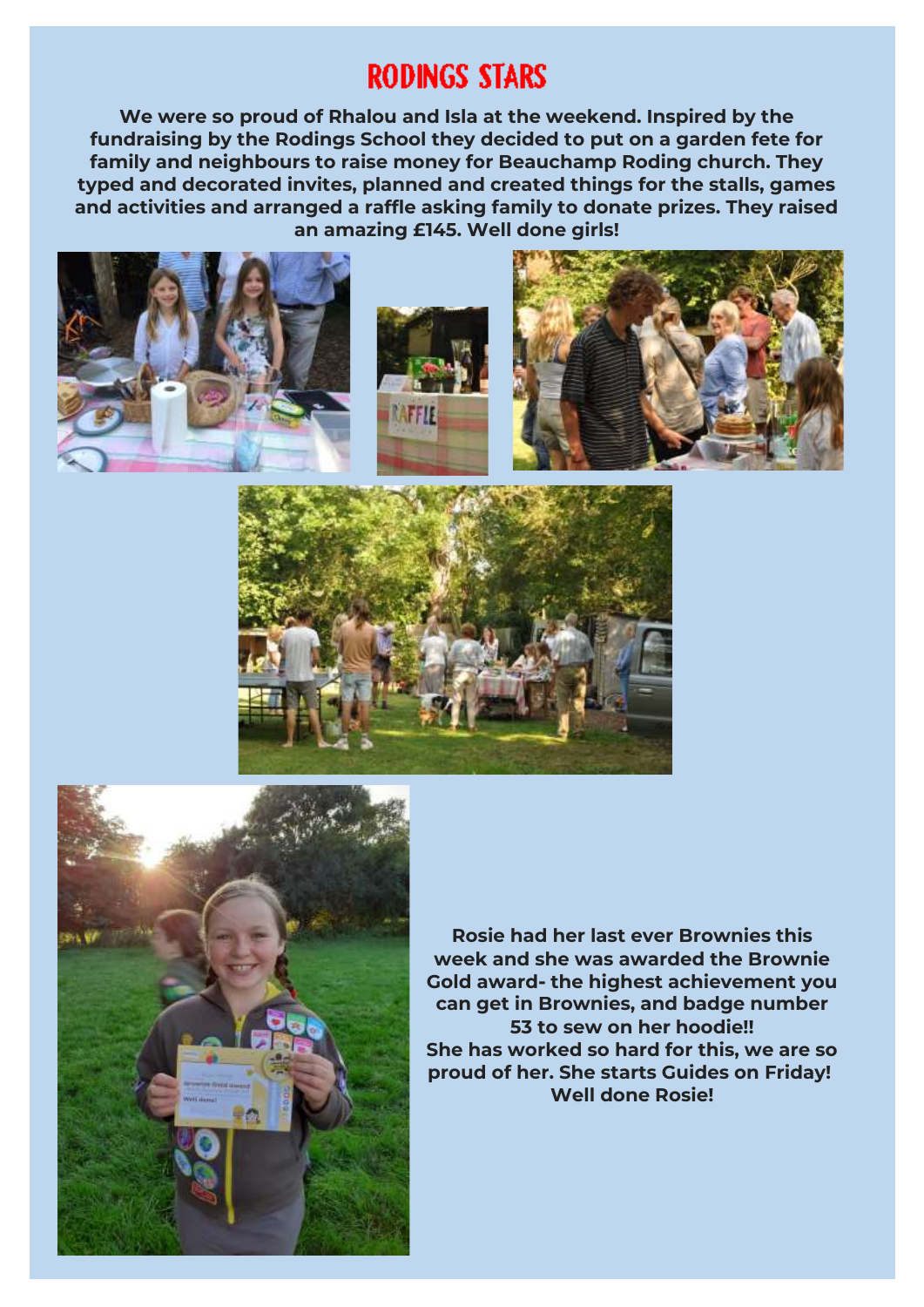

## **Forest School Dates Autumn Term 2021**

| Date        | am               | pm             |
|-------------|------------------|----------------|
| Wed 8 Sept  |                  | Y2             |
| Wed 15 Sept |                  | YI             |
| Wed 22 Sept |                  | Y2             |
| Wed 29 Sept |                  | Y1             |
| Wed 6 Oct   | YR tbc           | Y2             |
| Wed 13 Oct  | YR tbc           | <b>Y1</b>      |
|             | <b>Half term</b> |                |
| Wed 27 Oct  | YR               | Y <sub>2</sub> |
| Wed 3 Nov   | YR               | Y1             |
| Wed 10 Nov  | YR               | Y2             |
| Wed 17 Nov  | YR               | Y1             |
| Wed 24 Nov  | YR               | Y2             |
| Wed 1 Dec   | YR               | Y1             |
| Wed 8 Dec   | ΥR               | Y <sub>2</sub> |

If you would like to volunteer to help with forest school, please email the following:

miss.wright@rodingsprimary.co.uk to be a reception volunteer mrs.magness@rodingsprimary.co.uk to be a Year 1 volunteer mrs.simpkins@rodingsprimary.co.uk to be a Year 2 volunteer